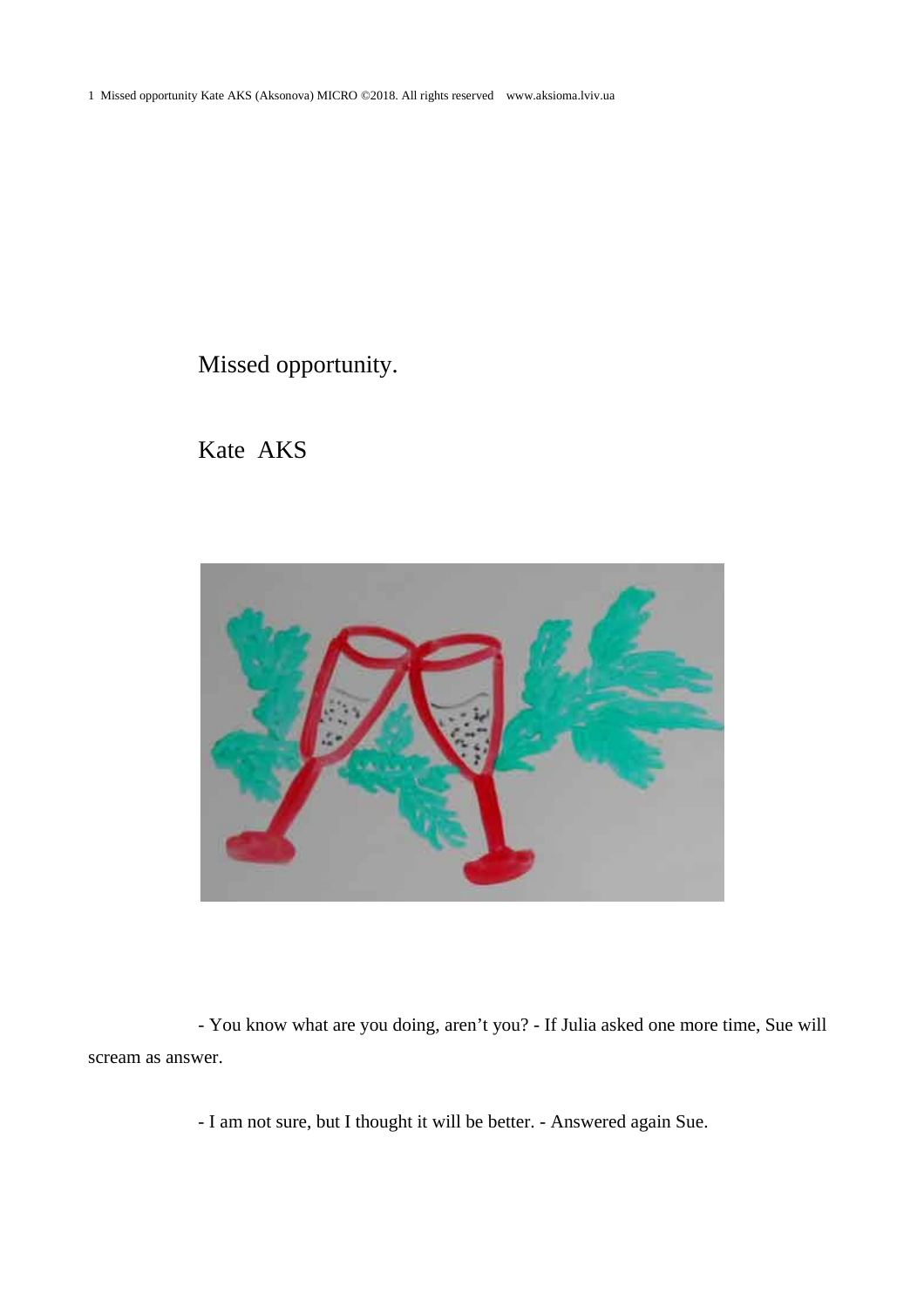- For whom? - If they weren't in public place, as this bar motley decorated for Christmas, Julia could scream louder.

- For me. I am such stressed, I can't do it now. Christmas in few days, I didn't bought all presents. - Sue started to change theme, because Julia had suggestions for presents to everyone.

- You won't catch me. Back to you. You know how it called? - Julia reminded to Sue teacher who is disappointed in pupil.

- No. But hope you will tell me?

- I will tell, even if you don't ask. Missed opportunity. - Julia said it in such tone, as read front page with this words.

- And you believe that proposal from entirely drunk man in the bar to have wedding in Vegas is good opportunity. It was three days ago. Why? - Asked Sue.

- I just want to make sure that you hadn't feelings for him. - Calmly said Julia.

- Feelings? I am not sure that remember his name. Ted, Tim, Tod? - Tried to remember Sue.

- Rodney, to be correct. - Said Julia and again span twilly on her left hand.

- You have amazing memory. - Said Sue. - Of course, Rodney. How did you remember?

- With pain. - Answered Julia.

- Did he hurt you? - Was shocked Sue.

- I won't say such way…